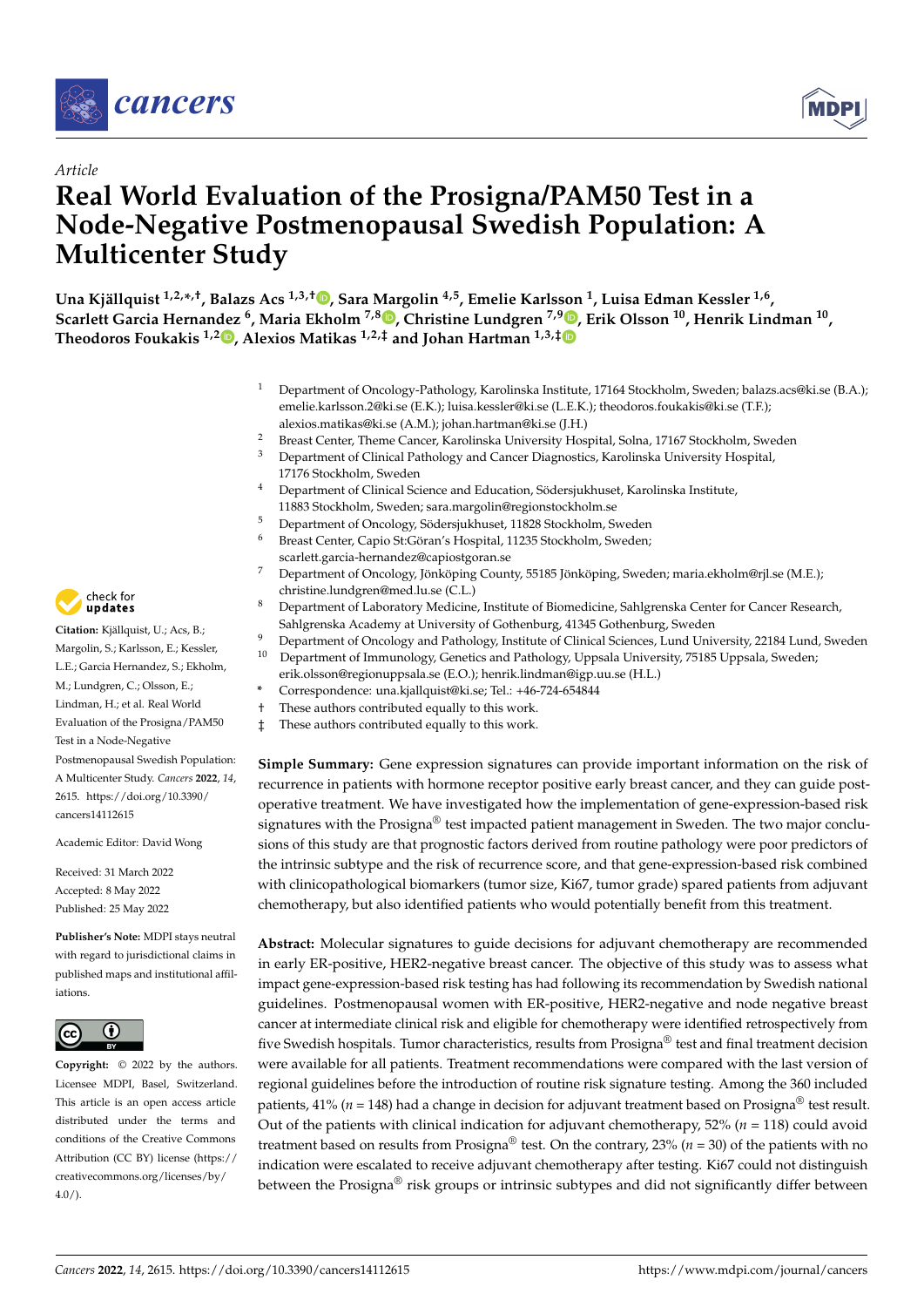patients in which decision for adjuvant therapy was changed based on the test results. In conclusion, we report the first real-world data from implementation of gene-expression-based risk assessment in a Swedish context, which may facilitate the optimization of future versions of the national guidelines.

**Keywords:** adjuvant chemotherapy; breast cancer; gene expression signature; gene expression profiling; impact; Prosigna; PAM50

# **1. Introduction**

Adjuvant chemotherapy (ACh) reduces the risk of recurrence and breast cancer (BC) related death up to one third regardless of any clinical or pathologic factor, such as estrogen receptor (ER) expression [\[1\]](#page-10-0). Importantly, for postmenopausal women with node-negative ER-positive and Human Epidermal Growth Factor Receptor 2 (HER2)-negative disease, the derived absolute benefit is less pronounced due to the lower absolute risk for disease recurrence. Thus, the selection of patients for ACh, especially in the intermediate risk group, should be balanced between known prognostic factors (for example, tumor size, grade and proliferation) and acute and late toxicities and, importantly, comorbidity.

With the significant advances in the understanding of the underlying complexity and heterogeneity of BC biology [\[2–](#page-10-1)[4\]](#page-10-2), gene expression profiles (GEP) to select patients with low risk of recurrence have been developed, validated and regulatory approved [\[5\]](#page-10-3). Several retrospective studies using real-world data have demonstrated a marked decline in adjuvant chemotherapy use, especially in patients with node-negative disease [\[6–](#page-10-4)[9\]](#page-10-5). Clinical utility has been shown prospectively for two signatures (Recurrence Score and 70-gene assay), with a marked reduction up to 20–35% in chemotherapy usage and no negative effect in long-term survival for postmenopausal patients with ER-positive, HER2-negative BC and low to intermediate risk of gene-expression-based recurrence [\[10–](#page-10-6)[12\]](#page-10-7). Several of these signatures, including the 70-gene assay/MammaPrint (Agendia Inc., Amsterdam, The Netherlands), Oncotype Dx recurrence score (RS) (Exact Sciences Corp., Madison, WI, USA), EndoPredict/EPclin (EP, Myriad Genetics Inc., Salt Lake City, UT, USA), and Prosigna®/risk of recurrence (ROR) (Veracyte Inc., South San Francisco, CA, USA) are recommended for clinical use by the American Society of Clinical Oncology (ASCO) and the European Society for Medical Oncology (ESMO) [\[7,](#page-10-8)[13](#page-10-9)[–15\]](#page-10-10).

Based on health technology assessment, Oncotype $Dx^{\circledR}$  and Prosigna<sup>®</sup> are both recom-mended for clinical use in Sweden [\[16\]](#page-10-11). Prosigna<sup>®</sup> is an assay that determines the intrinsic subtype and risk of recurrence (ROR) score based on the 50-gene Predictor Analysis of Microarray 50 (PAM50) gene signature and tumor size [\[17\]](#page-10-12). ROR assigns patients into three risk groups (low, intermediate and high) to predict the long-term risk of distant recurrence in both node-negative and node-positive patients, faring favorably in the limited direct comparisons with other prognostic tools [\[17–](#page-10-12)[20\]](#page-11-0). Risk signature-guided adjuvant therapy for specific age and anatomical-stage-based subgroups of ER-positive/HER2-negative BC has been recommended by the Swedish national breast cancer guidelines since 2019, but the clinical implementation has been relatively conservative due to concerns regarding risk for undertreatment [\[21\]](#page-11-1). In addition, the cost–benefit of Prosigna<sup>®</sup> testing has been judged as uncertain due to lack of national data to estimate the rate of ACh administered in the intended population. As a result, the rate of treatment was assumed to increase due to implementation of Prosigna® testing in the health economic analysis by the The Dental and Pharmaceutical Benefits Agency (Tandvårds- och läkemedelsförmånsverket, TLV) [\[16\]](#page-10-11). Furthermore, concerns were raised by the Swedish agency for medical technology testing (Medicintekniska produktrådet, MTP) about the added value of Prosigna<sup>®</sup> in comparison with risk assessment based on routine diagnostics, including Ki67, due to lack of such data [\[22\]](#page-11-2). The objective of this study was to assess the real-life impact of implementing routine Prosigna $^{\circledR}$  testing in a Swedish multicenter context. The study clarifies some of the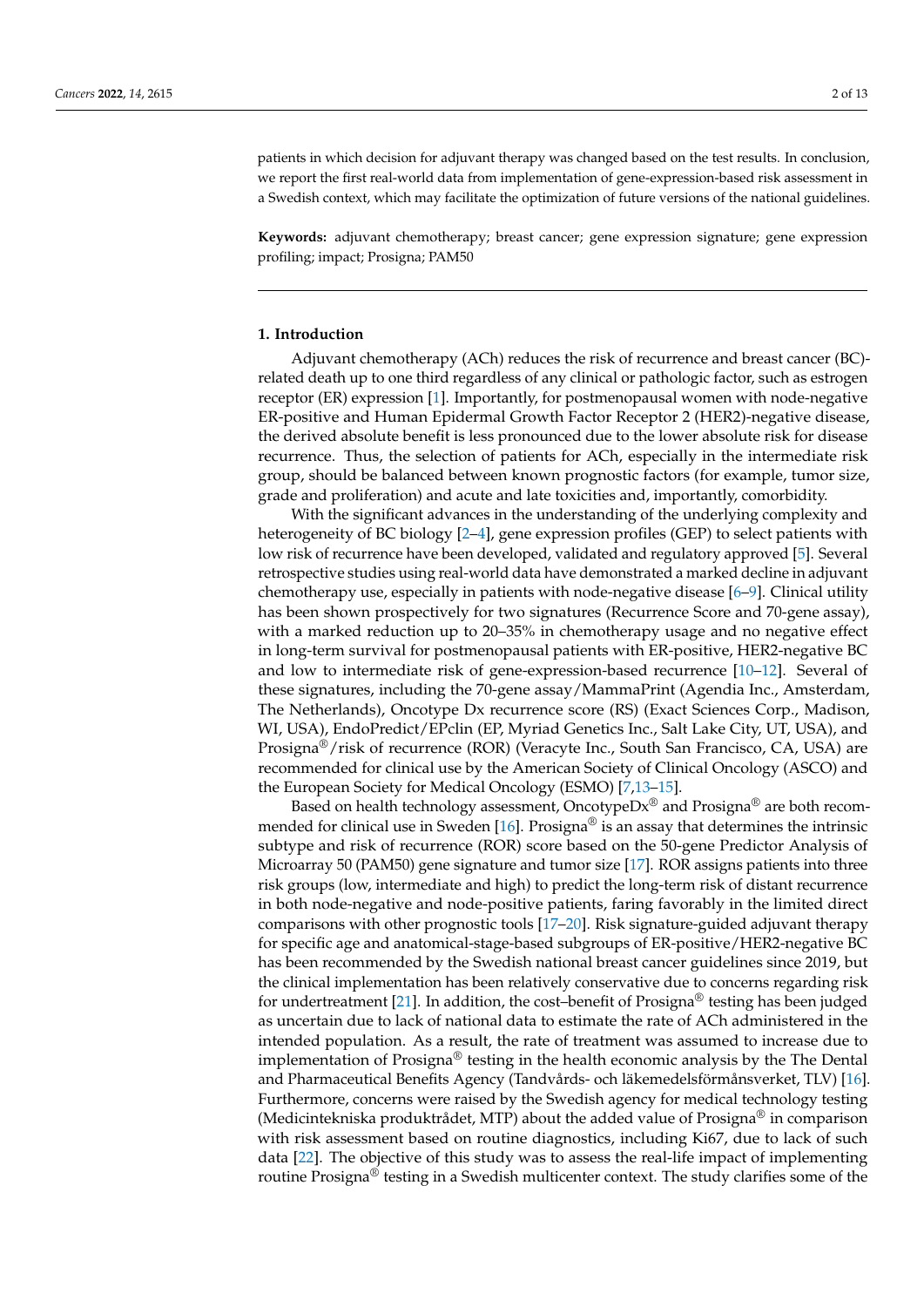concerns and presents a detailed analysis on the impact of treatment based on clinical and biological tumor characteristics.

#### **2. Materials and Methods**

#### *2.1. Population*

Patients tested with Prosigna® according to regional guidelines during the study period, March 2020 to March 2022, were included from five different hospitals in Sweden (Karolinska University Hospital, Södersjukhuset and St:Görans hospital in Stockholm, Akademiska Hospital in Uppsala, and Ryhov Hospital in Jönköping), which cover three of Sweden's twenty-one regions comprising a population of approximately three million (approximately 30% of the Swedish population). Data were collected retrospectively from electronic patient charts to a predefined form, and included patient and tumor characteristics, Prosigna® test results and administered treatment. All participating centers follow the national guidelines of biomarker evaluation and participate in internal and external quality control of passing breast cancer biomarker testing [\[23\]](#page-11-3). According to regional guidelines for gene expression risk signatures to guide clinical decision making during the study period, Prosigna® was recommended for postmenopausal women with node-negative, ER-positive and HER2-negative BC, at an intermediate clinical risk of recurrence. The classification of risk of recurrence was based on pathologic characteristics, including tumor size, grade and Ki67. These guidelines are presented in detail in Table [1.](#page-2-0)

<span id="page-2-0"></span>**Table 1.** Indication for Prosigna testing according to Swedish national guidelines from 2019 and adapted regionally. NHG; Nottingham Histologic Grade. \* Pathology lab specific Ki67 limits; Karolinska, Södersjukhuset, St:Göran hospital low 0–14%, intermediate 15–22%, high 23–100%; Jönköping, low 0–11%, intermediate 12–21%, high 22–100%; Akademiska hospital, low 0–14%, intermediate 15–23%, high 24–100%.

| <b>Negative, Postmenopausal Patients</b> |                                                                  |                                                             |                                                              |  |  |  |  |  |
|------------------------------------------|------------------------------------------------------------------|-------------------------------------------------------------|--------------------------------------------------------------|--|--|--|--|--|
| <b>Tumor Size</b>                        | Low-Risk LumA-Like<br><b>NHG-1, Low Ki67*</b><br>and $PR > 20\%$ | Intermediate-Risk LumA/B-Like<br>NHG-1/2 Intermediate Ki67* | High-Risk LumB-Like<br>NHG-3 or NHG-1/2 and<br>High Ki $67*$ |  |  |  |  |  |
| $<5$ mm                                  | No Chemo                                                         | No Chemo                                                    | No Chemo                                                     |  |  |  |  |  |
| $6 - 10$ mm                              | No Chemo                                                         | No Chemo                                                    | Prosigna                                                     |  |  |  |  |  |
| $11 - 20$ mm                             | No Chemo                                                         | Prosigna                                                    | Prosigna                                                     |  |  |  |  |  |
| $>20 < 50$ mm                            | Prosigna                                                         | Prosigna                                                    | Prosigna or Chemo                                            |  |  |  |  |  |
| $>50$ mm                                 | Prosigna                                                         | Chemo                                                       | Chemo                                                        |  |  |  |  |  |

# **2019 Stockholm Guidelines for Adjuvant Chemotherapy or Prosigna Test in ER-Positive (ER** ≥ **10%), HER2-Negative, Node**

# *2.2. Assessment of Clinical Impact of Prosigna Testing*

Each patient was classified regarding the indication for ACh according to prior regional guidelines from 2018, before gene expression risk testing was introduced as a recommendation in the Swedish national breast cancer guidelines, here referred to as 2018 Stockholm guidelines and presented in Table [2.](#page-3-0) The impact on given treatment based on Prosigna<sup>®</sup> was determined as de-escalation (ACh omitted despite prior clinical indication), escalation (ACh administered despite no prior clinical indication), or not affected by testing.

#### *2.3. Biomarker Assessment*

According to the Swedish guidelines [\[23\]](#page-11-3), estrogen receptor (ER) and progesterone receptor (PR) status are considered positive when  $\geq$ 10% of tumor cells show ER- and PR-specific staining in tumor nuclei detected by immunohistochemistry (IHC). ER status (Clone SP1) was considered as a binary variable, either positive ( $\geq$ 10%) or negative (<10%). HER2 status was considered either positive or negative, detected by IHC (Clone 4B5) and/or ISH (Roche/Ventana SISH Inform Her-2 DUAL ISH) as recommended by the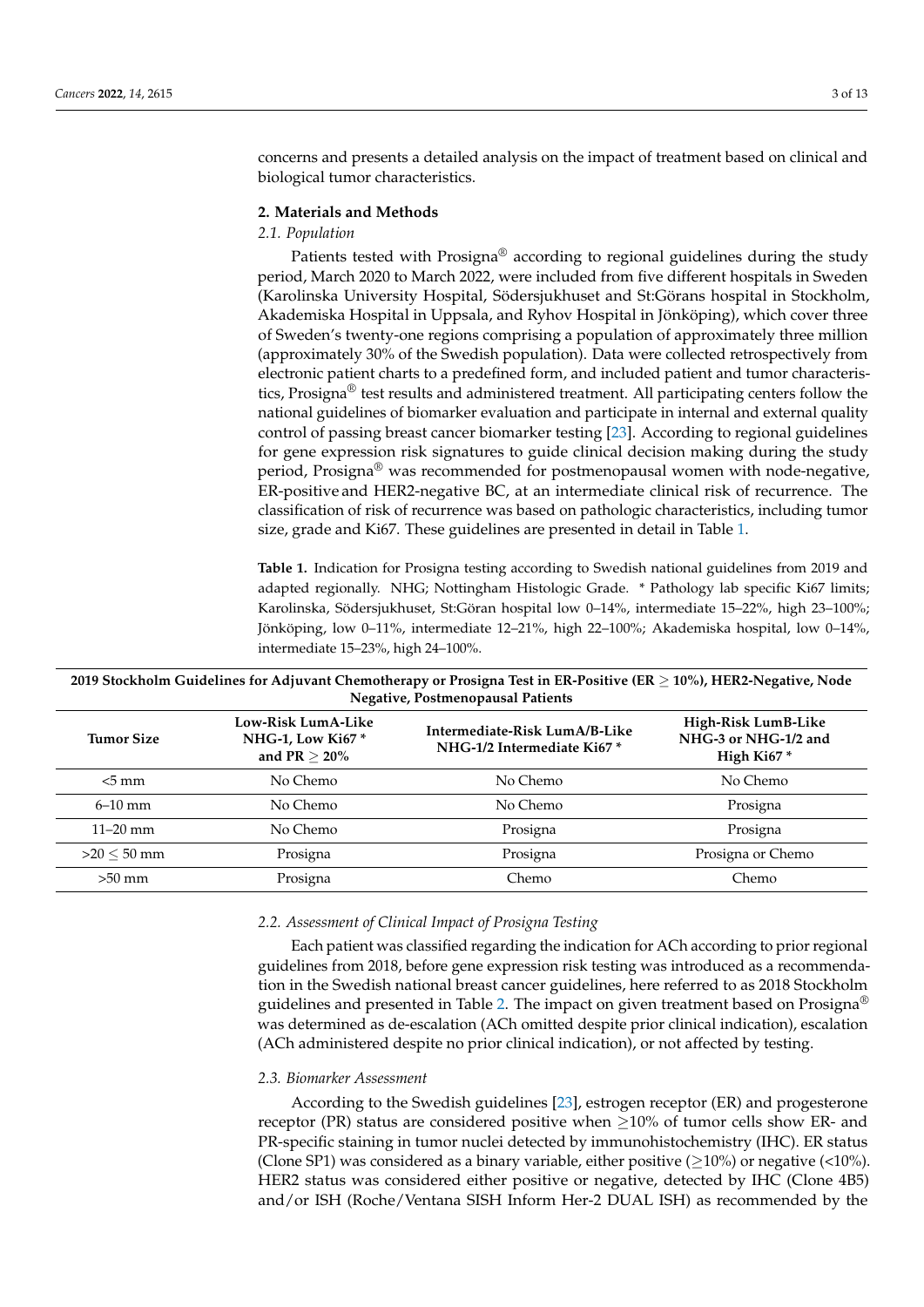Swedish guidelines; IHC was performed first, followed by amplification testing in case of a 2 + IHC score. The Swedish guidelines are following the ASCO/CAP guidelines in reporting HER2 status [\[24\]](#page-11-4). PR status (Clone 1E2 or Clone 16) was considered as a continuous variable and defined as the percentage of tumor cells with positive nuclear staining evaluated globally on a section of the representative tumor block. Ki67 (Clone 30-9 or Clone MIB-1) proliferation index was analyzed as a continuous variable and defined as the percentage of tumor cells with positive nuclear staining counted in a hot-spot with a minimum of 200 tumor cells (in accordance with last version of Swedish guidelines from 2020). All the IHC analysis was run using Ventana Benchmark Ultra (Roche). Histological grading was performed on hematoxylin and eosin (HE)-stained slides according to the Nottingham grade scoring system [\[25\]](#page-11-5).

<span id="page-3-0"></span>**Table 2.** Indication for adjuvant chemotherapy according to Swedish national guidelines from 2018 and adapted regionally. NHG; Nottingham Histologic Grade. \* Pathology lab specific Ki67 limits; Karolinska, Södersjukhuset, St:Göran hospital low 0–14%, intermediate 15–22%, high 23–100%; Jönköping, low 0–11%, intermediate 12–21%, high 22–100%; Akademiska hospital, low 0–14%, intermediate 15–23%, high 24–100%.

# **2018 Stockholm Guidelines for Adjuvant Chemotherapy or Prosigna Test in ER-Positive, HER2-Negative, Node Negative Patients > 35 Years**

| <b>Tumor Size</b> | LumA-Like $ER \geq 50\%$ , NHG-1/2, Low to<br>Intermediate Ki67 $*$ and PR $>$ 20% | LumB-Like $ER > 10\%$ and NHG-3 or<br>NHG-2 and High Ki67 * or<br>Intermediate Ki67 and $PR < 20\%$ |
|-------------------|------------------------------------------------------------------------------------|-----------------------------------------------------------------------------------------------------|
| $< 5 \text{ mm}$  | No Chemo                                                                           | No Chemo                                                                                            |
| $6 - 10$ mm       | No Chemo                                                                           | No Chemo                                                                                            |
| $11 - 20$ mm      | No Chemo                                                                           | Chemo                                                                                               |
| $>20 < 50$ mm     | No Chemo                                                                           | Chemo                                                                                               |
| $>50$ mm          | Chemo                                                                              | Chemo                                                                                               |

# *2.4. PREDICT 2.1*

PREDICT is an online tool that provides at an individual patient level prognostic information according to clinical, pathological and treatment variables [\[26\]](#page-11-6). The latest update is version 2.1 [\[27\]](#page-11-7). Results for the NHS PREDICT tool were obtained by the R package nhs.predict version 1.4.0, using R software (version 4.1.2, Vienna, Austria, [http://cran.r-project.org,](http:// cran.r-project.org) accessed on 26 March 2022).

#### *2.5. Statistical Analysis*

Normal distribution was tested by Kolmogorov–Smirnov test of normality, and nonparametric methods were used for significance testing. Kruskal–Wallis test with Dunn's post-hoc analysis, Mann–Whitney test, Spearman correlation with Kendall rank correlation coefficient, and  $\chi^2$  tests were used to compare the variables with one another. We applied Bonferroni correction in multiple comparisons. To interpret the results, scatterplots with linear regression, boxplots, bar charts and pie charts were used. In all statistical analyses, the level of significance was set at  $p < 0.05$ . For statistical analysis, SPSS 25 software was used (IBM, Armonk, New York, USA).

#### **3. Results**

# *3.1. Population*

A total of 360 postmenopausal women with ER-positive, HER2-negative and node negative BC were included from five Swedish hospitals. The patients' clinical and demo-graphic characteristics are shown in Table [3.](#page-4-0) Prosigna<sup>®</sup> classified 58.3% of tested individuals  $(n = 210)$  as molecularly Luminal A,  $40.3\%$   $(n = 145)$  as Luminal B and a small fraction (0.8%) as HER2-enriched. No patients had basal-like tumors.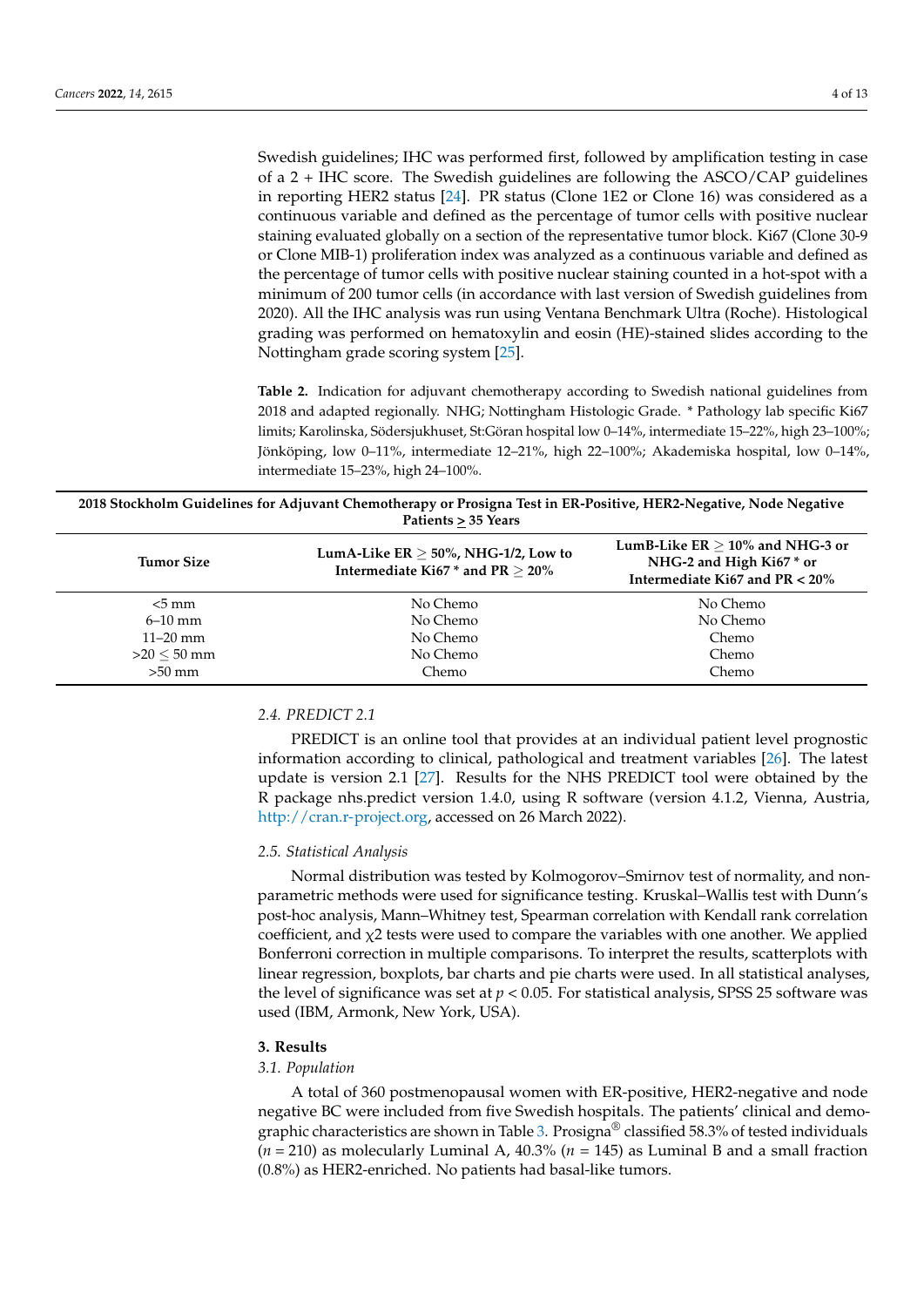|                               | n/Mean         | %/Range     |  |
|-------------------------------|----------------|-------------|--|
| Age average (years)           | 65.1           | $(41 - 84)$ |  |
| Tumor size (mm)               | 19.4           | $(6 - 60)$  |  |
| N <sub>0</sub>                | 358            | 99.4%       |  |
| $N+$                          | $\overline{2}$ | 0.6%        |  |
| Micrometastasis               | $\overline{4}$ | $1.1\%$     |  |
| Tumor grade                   |                |             |  |
| NHG <sub>1</sub>              | 12             | $3\%$       |  |
| NHG <sub>2</sub>              | 285            | 79%         |  |
| NHG <sub>3</sub>              | 62             | 17%         |  |
| Ki67 (average)                | 27.7%          | $(2 - 90)$  |  |
| Low <sup>*</sup>              | 27             | 7.5%        |  |
| Intermediate *                | 99             | 27.5%       |  |
| High*                         | 234            | 65.0%       |  |
| $\mathbf{PgR}$                | 58.2%          | $0 - 100$   |  |
| $>20\%$                       | 274            | 76%         |  |
| $<$ 20%                       | 86             | 24%         |  |
| PAM50 Prosigna                |                |             |  |
| LumA                          | 210            | 58.3%       |  |
| LumB                          | 145            | 40.3%       |  |
| HER2-enriched                 | $\mathfrak{Z}$ | 0.8%        |  |
| ROR score                     | 44             | $0 - 86$    |  |
| low risk (ROR 0-40)           | 146            | $40.6\%$    |  |
| intermediate risk (ROR 41-60) | 153            | 42.5%       |  |
| high risk (ROR 60-100)        | 56             | 15.6%       |  |

<span id="page-4-0"></span>**Table 3.** Tumor and patient characteristics. N; lymph node status, NHG; Nottingham Histologic Grade, PR; progesterone receptor, ROR; risk of recurrence score. \* Ki67 pathology lab specific limits are presented in Table [1.](#page-2-0)

## *3.2. Clinicopathologic Correlates*

Due to the strong prognostic value of the proliferation marker Ki67 in early ER-positive BC [\[28\]](#page-11-8) and the high dependence of ROR score on proliferation [\[29\]](#page-11-9), we first investigated the relationship between Prosigna® and Ki67. Ki67 showed moderate correlation to ROR score (Spearman's rho = 0.56; Figure [1a](#page-5-0)) across ROR subgroups. In addition, Ki67 values differed significantly between ROR subgroups (low, intermediate and high risk; Mann– Whitney  $p < 0.001$  for all comparisons; Figure [1b](#page-5-0)) and between intrinsic subtypes (Luminal A and Luminal B; Mann–Whitney *p* = 0.001; Figure S1a,b). However, Ki67 values showed weak correlation with ROR (Spearman's rho < 0.3; Supplementary Figure S2) in the intrinsic subtype groups and clearly overlapped between ROR subgroups. Furthermore, no significant difference was observed in Ki67 expression between the patient groups in which treatment was changed after Prosigna<sup>®</sup> testing ( $p = 0.954$ ) (Figure [2d](#page-5-1)).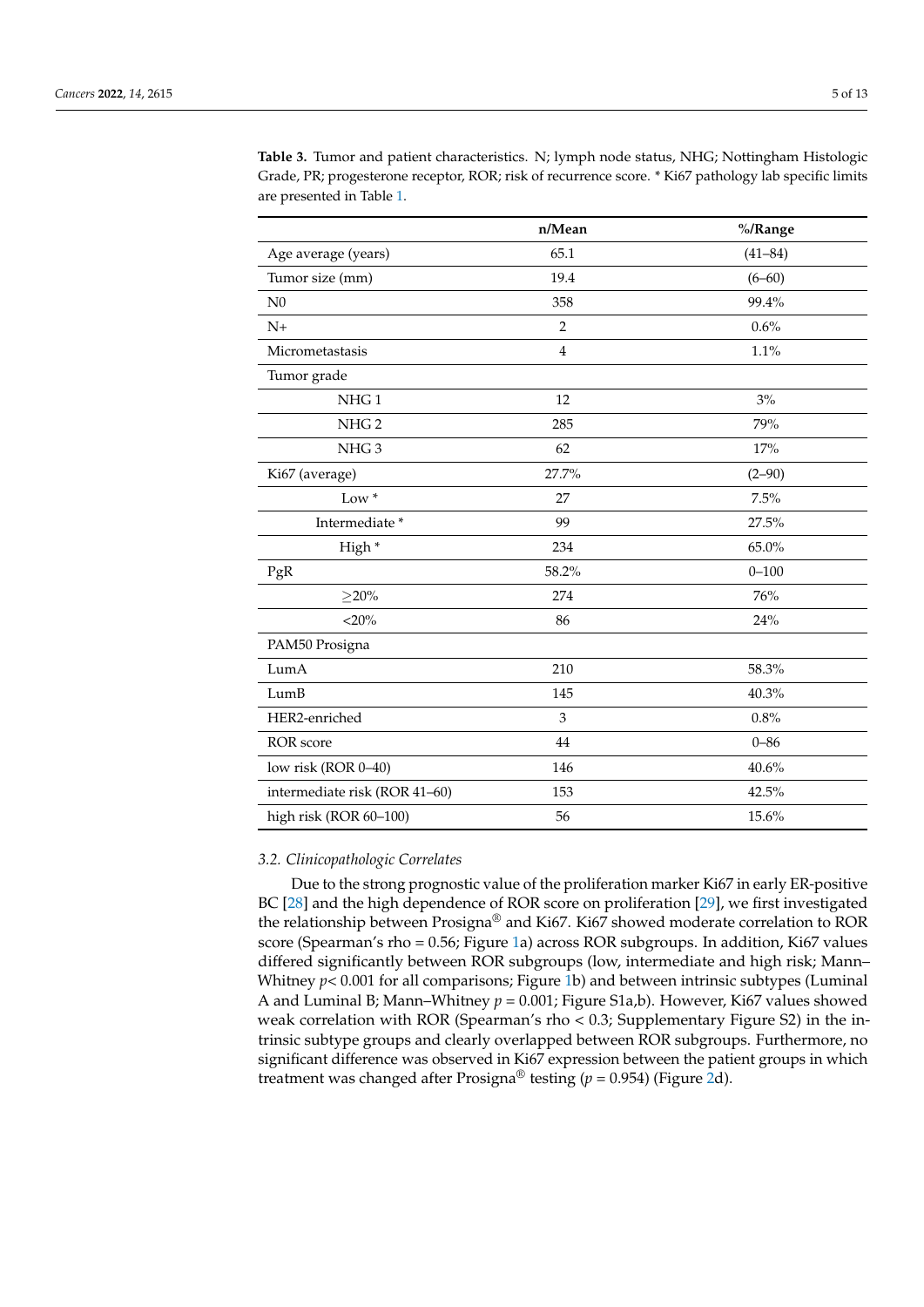

<span id="page-5-0"></span>*Cancers* **2022**, *14*, x FOR PEER REVIEW 6 of 12

<span id="page-5-1"></span>**Figure 1.** Correlation between Ki67 and ROR (**a**) Ki67% versus Prosigna risk of recurrence (ROR) **Figure 1.** Correlation between Ki67 and ROR (**a**) Ki67% versus Prosigna risk of recurrence (ROR) score; Spearman correlation: rho =  $0.555$  ( $p < 0.001$ ,  $n = 360$ ); (b) Ki67% in ROR risk class (low 0–40, medium, 41–60, high 61–100); Mann–Whitney  $p < 0.001$  between all groups. medium, 41–60, high 61–100); Mann–Whitney *p* < 0.001 between all groups.



Figure 2. Impact on treatment decision after Prosigna test. (a) Percentage of patients in which  $\frac{1}{2}$  could avoid avoid an ROR results (blue) or confirmed (red); (**b**) the fraction not affected by ROR testing either were treated (orange) or not treated (green) with ACh based on patients who could avoid ACh (blue) or needed to receive ACh (red) based on ROR results. Patients not affected by ROR testing either were treated (orange) or not treated (green) with ACh based on routine tumor characteristics and treatment guidelines; (c) change of treatment due to Prosigna in NHG groups. Of all patients impacted by testing, 83% of grade 2 tumors were de-escalated (blue) and 17% escalated (red). Among grade 3 tumors, 59% were de-escalated (blue) and 41% escalated (red); treatment decision was changed based on ROR results (blue) or confirmed (red); (**b**) the fraction of d) change of treatment due to Prosigna vs. Ki67. No difference in Ki67 expression was seen between the patients with a treatment change (de-escalated versus escalated)  $(p = 0.954)$ . Patients not affected by test results showed different Ki67 expression in the ACh versus non-ACh groups (*p* = 0.001).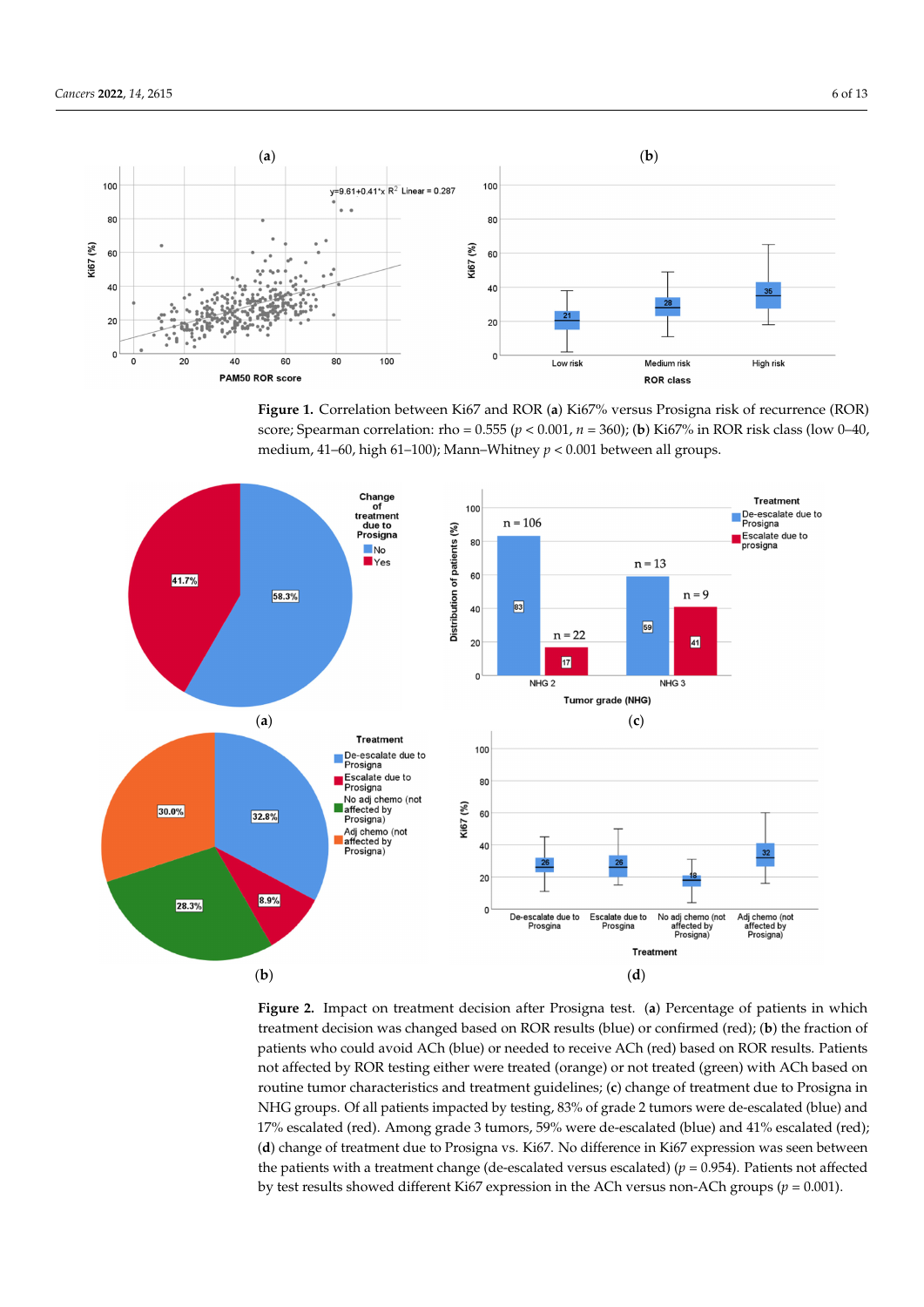PR expression is used in the St Gallen surrogate definitions to distinguish between Luminal A-like and Luminal B-like tumors [\[28\]](#page-11-8), which forms the basis of the prior  $2018$ Stockholm guidelines. However, even though PR is a positive prognostic factor [\[30\]](#page-11-10), data do not support PR levels as a predictor for ACh benefit [\[1\]](#page-10-0). The subtype predictive role has also been questioned [\[31\]](#page-11-11). Here, PR expression showed no significant correlation to ROR risk groups or luminal subgroups (Mann–Whitney  $p = 0.69$ ), or between ROR risk groups (Mann–Whitney  $p > 0.05$ ) (Supplementary Figure S3).

<span id="page-6-0"></span>Histologic grade was associated with both ROR subgroups (Pearson's chi-square *p*< 0.001, Mann–Whitney *p* <0.05) as well as intrinsic subtypes (Pearson's chi-square *p*< 0.[001](#page-6-0)). ROR and Ki67 across tumor grades are presented in Figure 3 and Supplementary Table S1.



**Figure 3.** ROR and Ki67 in tumor grade; (a) Risk of recurrence score (ROR) versus Nottingham Histologic Grade (NHG). Mann–Whitney NHG 1 vs. NHG 2  $p = 0.031$ ; NHG 1 vs. NHG 3  $p < 0.001$ ; NHG 2 vs. NHG 3  $p < 0.001$ ; (b) Ki67 (%) versus NHG. Mann-Whitney  $p < 0.001$  between all groups.

#### *3.3. Impact on Clinical Decision Making 3.3. Impact on Clinical Decision Making*

ROR score and treatment recommendation from the multidisciplinary tumor board ROR score and treatment recommendation from the multidisciplinary tumor board were available for all 360 patients included in the study. According to the 2018 Stockholm guidelines, 225 patients (62.5%) had an indication for ACh, with 210 (58%) and 145 (40%) being classified according to the surrogate definitions as Luminal A and Luminal B, respectively.

In total, 148 patients (41.7%) had a change in the decision for ACh based on Prosigna**®** In total, 148 patients (41.7%) had a change in the decision for ACh based on Prosigna® test results. More specifically, 118 patients (32.8%) were de‐escalated (ACh omission); for test results. More specifically, 118 patients (32.8%) were de-escalated (ACh omission); for 103 patients (28.6%), the decision to not administer ACh was confirmed; for 107 patients 103 patients (28.6%), the decision to not administer ACh was confirmed; for 107 patients (29.7%), the decision to administer ACh was confirmed; and finally, 30 patients (8.3%) that (29.7%), the decision to administer ACh was confirmed; and finally, 30 patients (8.3%) that would not have been recommended ACh were escalated following testing with Prosigna**®** would not have been recommended ACh were escalated following testing with Prosigna® (Figure [2a](#page-5-1),b). Out of the 225 patients with indication for ACh, 118 (52.0%) were de-escalated, and out of the 133 patients with no indication for ACh according to 2018 Stockholm guidelines, 30 (22.6%) were escalated based on Prosigna<sup>®</sup> test result. As a result, 137 patients actually received ACh following testing, representing a net decrease in the use of chemotherapy of 39.1%. In this postmenopausal, node-negative population, 3.1 Prosigna<sup>®</sup> tests were needed to avoid ACh for one patient. This was more prominent for grade 2 tumors (2.7 tests per avoided chemotherapy), in tumors with high Ki67 (2.5 tests per avoided chemotherapy) and in tumors >20 mm (2.8 test per avoided chemotherapy). These data are summarized in Table 4.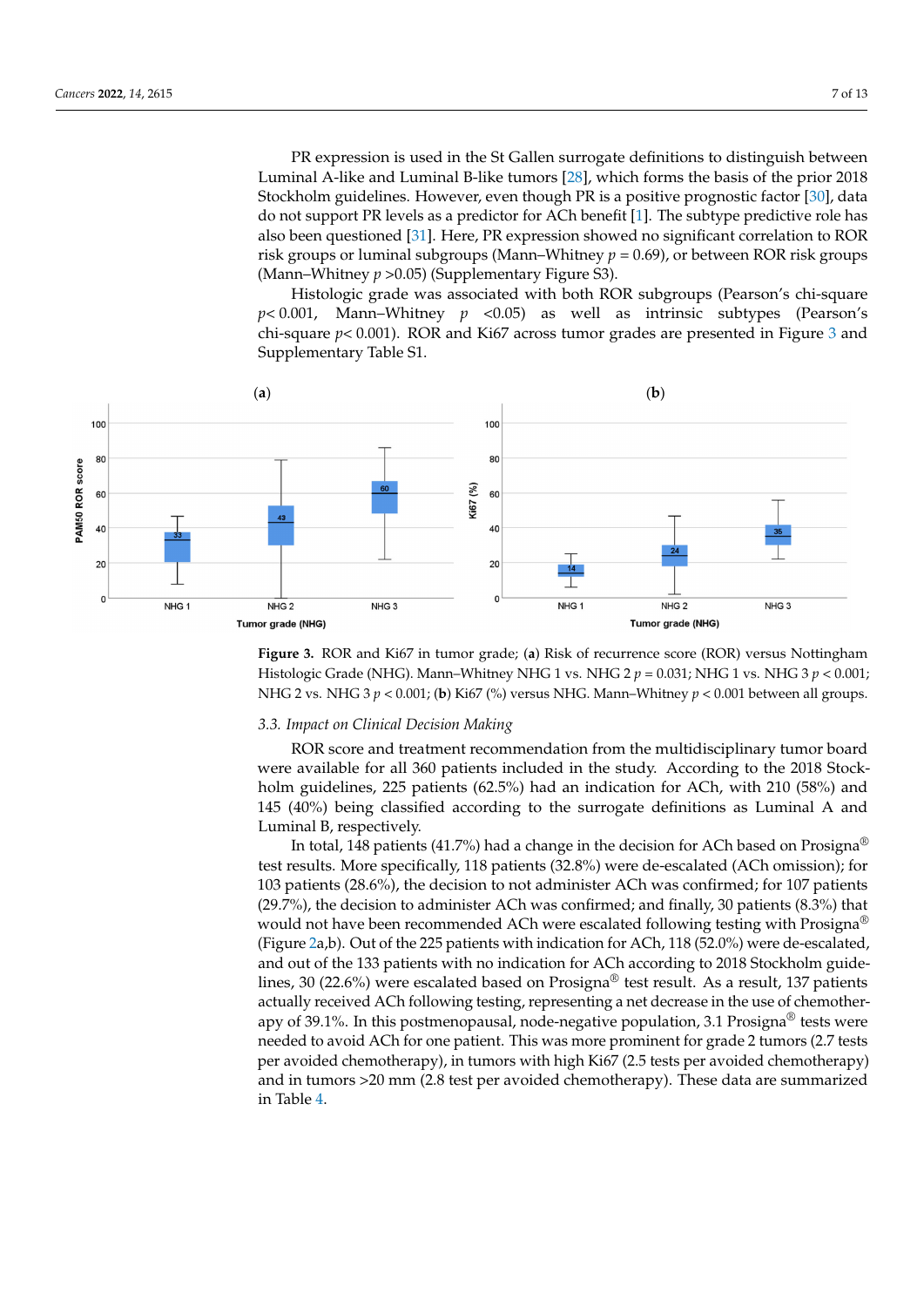|                                             | <b>Number of Patients</b> | Number of      | <b>ROR Risk Category</b> |                  |                          | Number of Tests Needed to Avoid<br>One Chemotherapy Treatment |
|---------------------------------------------|---------------------------|----------------|--------------------------|------------------|--------------------------|---------------------------------------------------------------|
|                                             | <b>Omitted Chemo</b>      | ProSigna Tests | High                     | Intermediate Low |                          |                                                               |
| All patients                                | 118                       | 360            | 56                       | 153              | 146                      | 3.1                                                           |
| Grade                                       |                           |                |                          |                  |                          |                                                               |
| $\overline{2}$                              | 105                       | 285            | 29                       | 127              | 129                      | 2.7                                                           |
| 3                                           | 13                        | 63             | 29                       | 26               | $\overline{\phantom{a}}$ | 4.8                                                           |
| Ki67                                        |                           |                |                          |                  |                          |                                                               |
| $Low *$                                     | 3                         | 27             | $\overline{0}$           | 3                | 29                       | 9.0                                                           |
| Intermediate*                               | 23                        | 99             | 3                        | 33               | 57                       | 4.3                                                           |
| High*                                       | 93                        | 234            | 56                       | 118              | 61                       | 2.5                                                           |
| $T1\leq 20mm$                               | 77                        | 244            | 34                       | 111              | 99                       | 3.2                                                           |
| $T2 > 20$ mm                                | 40                        | 113            | 25                       | 43               | 48                       | 2.8                                                           |
| Predict chemo<br>benefit<br>$(10$ year rfs) |                           |                |                          |                  |                          |                                                               |
| $0 - 3\%$                                   | 80                        | 283            | 33                       | 123              | 127                      | 3.5                                                           |
| $3 - 6\%$                                   | 33                        | 64             | 19                       | 27               | 18                       | 1.9                                                           |
| $6 - 9\%$                                   | $\overline{4}$            | 13             | $\overline{7}$           | $\overline{4}$   | $\overline{2}$           | 3.3                                                           |
| Grade 2, T > 10 mm                          | 105                       | 256            | 26                       | 112              | 117                      | 2.4                                                           |
| Grade 2, T > 10 mm,<br>Low Ki67             | 5                         | 26             | $\overline{a}$           | 3                | 23                       | 5.2                                                           |
| Grade 2, T > 10 mm,<br>Intermediate Ki67    | 19                        | 86             | 3                        | 32               | 51                       | 4.5                                                           |
| Grade 2, T > 10 mm,<br>High Ki67            | 81                        | 144            | 24                       | 77               | 43                       | 1.8                                                           |

<span id="page-7-0"></span>**Table 4.** Number of tests required per omitted adjuvant chemotherapy per tumor characteristic (tumor grade, proliferation Ki67and T tumor size) and additional benefit of chemotherapy (%) on 10-year recurrence-free survival (rfs) based on NHS Predict score. \* Ki67 pathology lab specific limits are presented in Table [1.](#page-2-0)

Ki67 differed significantly between the two groups in which Prosigna® did not affect treatment recommendations (ACh versus no ACh, Mann–Whitney  $p = 0.001$ ; Figure [2d](#page-5-1)). In contrast, Ki67 did not differ between patients that had a change in treatment decision based on Prosigna<sup>®</sup> ROR, i.e., escalated versus de-escalated (Mann–Whitney  $p = 0.954$ ). This underscores the potential added value of gene-expression-risk-based classification to routine markers. Furthermore, out of 12 patients with grade 1 tumors, only one had a change in treatment decision based on testing. Because grade 2 tumors are a large and ambiguous group in terms of risk for recurrence, risk stratification by routine markers is less reliable. Not surprisingly, most patients whose treatment was changed based on Prosigna® had grade 2 tumors (128 patients, 86.5%). Out of these, 106 patients (82.8%) could omit treatment, while 22 (17.2%) were recommended for ACh (Figure [2c](#page-5-1)). Interestingly, even patients with histologically grade 3 tumors had treatment change following Prosigna® (22 patients, 14.9%), with 13 patients (59.1%) omitted and 9 patients (40.9%) receiving ACh. For these grade 3 tumors, size was significantly smaller (Mann–Whitney *p* = 0.0002; average size 8.3 mm versus 16.2 mm) in the de-escalated group, implying an underestimation of small grade 3 tumors in prior guidelines, whereas there was no difference in terms of Ki67 (Mann–Whitney  $p = 0.45$ ).

Finally, we assessed whether ACh benefit estimated by the NHS PREDICT tool could forecast the change in treatment decision after Prosigna® test. The PREDICT model predicts adjuvant treatment benefit and prognosis based on the combination of clinical and pathological characteristics and can aid in decision making without the need for time consuming and costly gene expression signatures [\[27\]](#page-11-7). Although not approved in regulation, PREDICT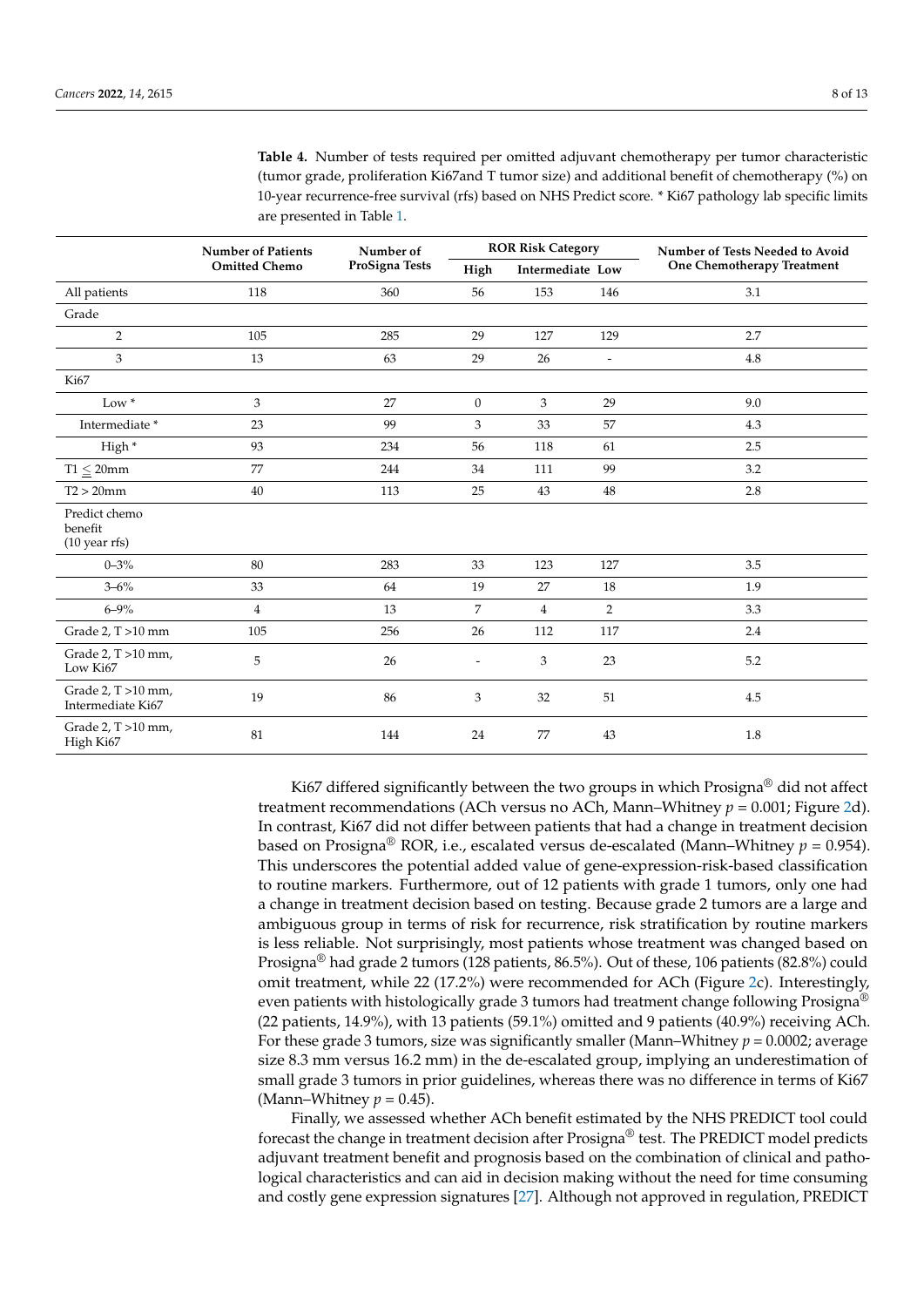online tool is recommended for use in clinical practice according to UK National Institute for Health and Clinical Excellence (NICE) guidelines 2018 as a complement to treatment guidelines, especially for postmenopausal women with ER-positive, HER2-negative, nodenegative breast cancer [\[32\]](#page-11-12). Therefore, we wanted to investigate if PREDICT could assess treatment guidance in line with ROR. No difference in expected treatment benefit by PRE-DICT was observed when comparing patients with ACh indication (without treatment change versus ACh omitted, Mann–Whitney *p* = 0.30) or between patients without ACh indication (no ACh versus escalation, Mann–Whitney  $p = 0.10$ ; Supplementary Figure S4a,b). In addition, the correlation between expected treatment benefit by PREDICT and ROR (Spearman's rho = 0.18) and Ki-67 (Spearman's rho = 0.13) was poor (Supplementary Figure S4c,d). Thus, there was no correlation between the estimated benefit of ACh from PREDICT and the ROR score.

# **4. Discussion**

Evaluation of gene expression risk signatures in clinical practice is important to better appreciate both the clinical utility in terms of reduced chemotherapy use without risk of undertreatment, as well as the cost–benefit, and adjustment of guidelines for test indication. So far, there are limited real-life data evaluating Prosigna<sup>®</sup> [\[33,](#page-11-13)[34\]](#page-11-14), but in a French study on 809 women with ER-positive, HER2-negative tumors, a 44% reduction in chemotherapy use and an estimated positive cost–benefit were reported [\[35\]](#page-11-15). Similarly, an evaluation of EndoPredict in a German population showed that 38% had a change in treatment decision and 25% withheld chemotherapy [\[36\]](#page-11-16).

The implementation of risk signatures to guide adjuvant chemotherapy decisions in BC has been relatively slow in Sweden, and although recommended in the national guidelines, the health economic benefit has been considered unclear due to uncertainties of the fraction of patients with indication for testing and concerns about increased use of chemotherapy. Here we report the first evaluation of risk signatures in clinical practice from five Swedish hospitals. We observed a 52% decrease in the number of indications for chemotherapy based on Prosigna® test results. Out of these, 82% were grade 2 with highly variable tumor characteristics. This both confirms the utility of gene expression profiling with Prosigna<sup>®</sup> and underscores that testing should be performed for all patients with ambiguous tumor characteristics and who are fit for chemotherapy. Of the patients with no indication for chemotherapy according to regional guidelines, 32 patients (23%) were escalated to receive ACh based on Prosigna<sup>®</sup> test results, nearly all (29 patients) with a Luminal B subtype despite small tumor size < 20 mm (27 patients) and histological grade 2 (23 patients). This highlights the importance of testing to avoid undertreatment also among tumors with an estimated modest risk from clinical routine markers. Importantly, PR expression showed no association to ROR or PAM50 subtype, questioning thus its recommendation for distinguishing Luminal A and Luminal B subtypes. Furthermore, Ki67 overlapped substantially between ROR risk groups and was not significantly different between groups in which patients had their treatment decision changed based on ROR testing, i.e., escalation and de-escalation, underscoring the fact that Ki67 is not a suitable marker to predict intrinsic subtypes [\[37\]](#page-11-17) and indicating that ROR score is required to further discriminate ambiguous cases with intermediate to high Ki67 expression. This uncertainty was true also for NHS PREDICT estimations, and we observed no agreement between PREDICT adjuvant treatment benefit estimates and ROR score. These two tools would therefore likely not result in the same treatment decision, which is an important observation for clinical practice. These results underscore the ambiguity of intermediate clinical risk group and the importance of implementing risk signature testing to refine prognostication. Based on the regional guidelines applied before introduction of the Prosigna $^{\circledR}$  test, the fraction of candidates for ACh was 63% for all tested patients and 43% for the subgroup (grade 2 and size  $>10$  mm) for which the health economic analysis was based [\[16\]](#page-10-11), exceeding thus the previously anticipated impact.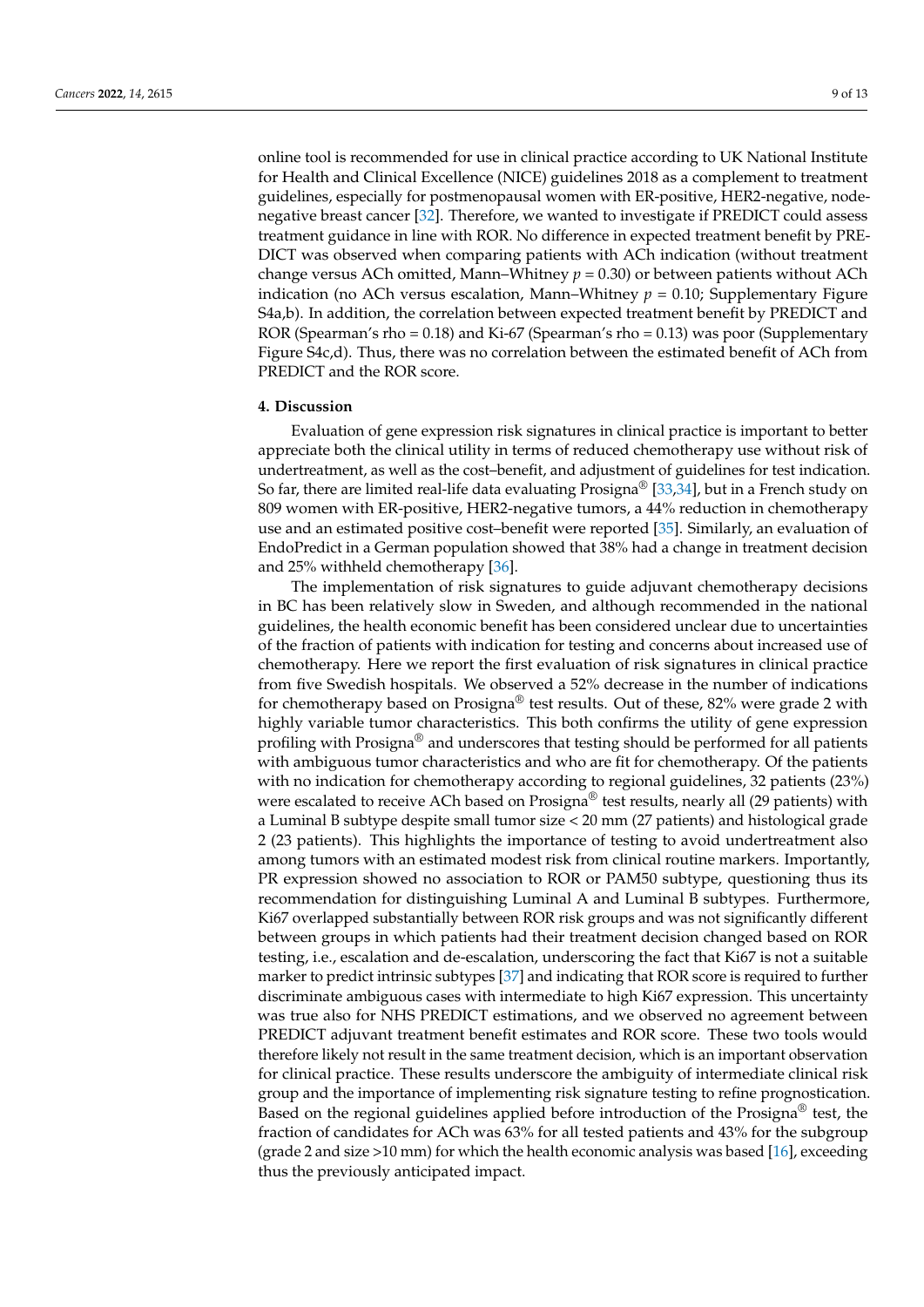In Sweden, candidates for gene expression testing are selected based on tumor size, tumor grade, Ki67 and menopausal status. Most tumors with indication for testing in this study were grade 2 and intermediate to high proliferation score. Although Ki67 showed a modest association with ROR, Ki67 is subject to inter-observer variability resulting in low analytical performance [\[38\]](#page-12-0), which highlights the role of Prosigna<sup>®</sup> in Ki67 intermediate/NHG2 patients. On the other hand, Ki67 below 6% or above 29%, in addition to NHG1 or NHG3, respectively, are robust prognostic thresholds that, despite residual analytical variability even after standardization, are sufficient for clinical decision making on the need for adjuvant chemotherapy [\[39\]](#page-12-1).

Limitations in this study that should be acknowledged include the lack of detailed cost–benefit estimations, which are ongoing. Furthermore, no follow up is available yet, although it is likely that the results from long-term studies with similar demographics would be comparable [\[9\]](#page-10-5). Although the study population is limited, patients are represented from five different hospitals in three Swedish regions, providing a relevant scope. Finally, selection bias is likely considering the predetermined guidelines for whom to test and the variable adherence to those guidelines, depending on factors not captured by our study, such as clinical decision that a patient would not tolerate ACh regardless of her clinical or molecular risk for recurrence. Moreover, this study has specifically looked at the clinical consequences of the Prosigna $^{\circledR}$  test and cannot be automatically extrapolated to other gene expression risk signatures that may result in other recommendations.

We conclude that Prosigna®, when combined with clinicopathological biomarkers (tumor size, Ki67, NHG), adds important clinical utility and improved risk stratification, reduces the use of chemotherapy, but also identifies high-risk ER positive/HER2 negative, N0, postmenopausal patients who would not receive treatment based on only routine clinicopathology.

**Supplementary Materials:** The following are available online at [https://www.mdpi.com/article/10.3390/](https://www.mdpi.com/article/10.3390/cancers14112615/s1) [cancers14112615/s1,](https://www.mdpi.com/article/10.3390/cancers14112615/s1) Table S1: ROR/PAM50 subgroups and NHG, Figure S1: Ki67 in PAM50 subtypes, Figure S2: Correlation between Ki67 and ROR in PAM50 subtypes, Figure S3: Progesterone receptor expression in ROR subgroups and luminal subtypes, Figure S4: NHS Predict values in outcomes of Prosigna® testing.

**Author Contributions:** U.K., B.A., A.M. wrote and edited the manuscript. B.A. and U.K. performed the statistical analysis. B.A., E.K. and J.H. performed the biomarker assessment. U.K., S.M., L.E.K., S.G.H., M.E., C.L., E.O. and H.L. registered patient and tumor characteristics from patient charts at each hospital. T.F., A.M. and J.H. designed the study. All authors have read and agreed to the published version of the manuscript.

**Funding:** Johan Hartman is supported by MedtechLabs, Region Stockholm, the Swedish Breast Cancer Association, the Swedish Cancer Society and Vinnova. Balazs Acs is supported by The Swedish Society for Medical Research (Svenska Sällskapet för Medicinsk Forskning) Postdoctoral grant, Swedish Breast Cancer Association (Bröstcancerförbundet) Research grant 2021. Alexios Matikas is supported by the Swedish Cancer Society (Cancerfonden) Junior Clinical Investigator award 2021.

**Institutional Review Board Statement:** Collection and use of data from hospital registries was approved by the Swedish ethical review authority, Dnr 2020-03903 and Dnr 2019-01908.

**Informed Consent Statement:** Informed consent was not applicable in this non-interventional collection and analysis of data from patient records.

**Data Availability Statement:** The data presented in this study are available on request from the corresponding author.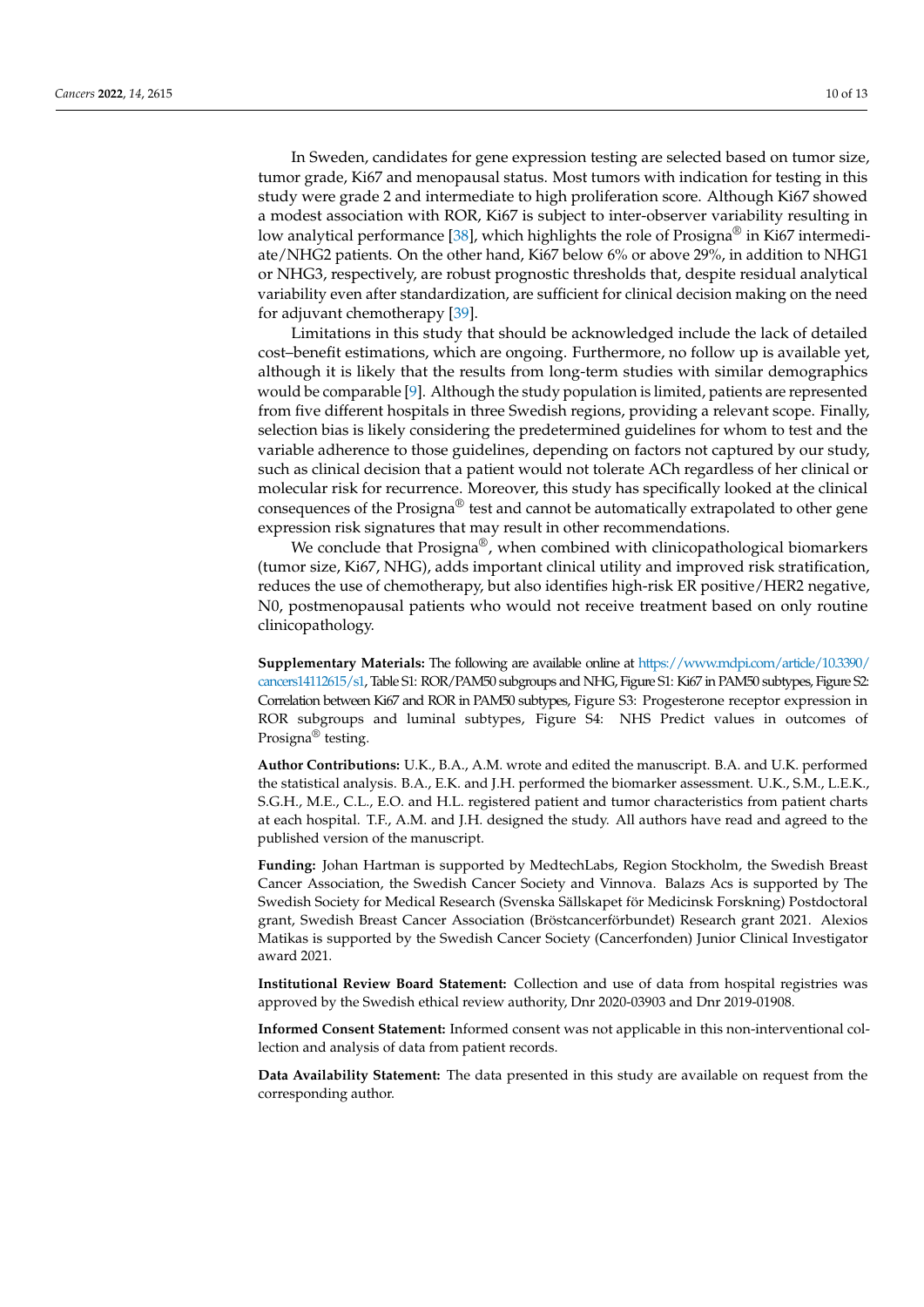**Conflicts of Interest:** J.H. has obtained speaker's honoraria or advisory board remunerations from Roche, Novartis, Pfizer, Eli Lilly, M.S.D., Veracyte and ExactSciences and has received institutional research support from Cepheid, Roche and Novartis. J.H. is a shareholder of Stratipath A.B. A.M. has performed consultation to Veracyte without financial or other type of compensation. TF has received institutional grants from Roche and Pfizer and personal fees from Affibody, Novartis, Pfizer, Roche, Exact Sciences, Veracyte and UpToDate.

#### **References**

- <span id="page-10-0"></span>1. Early Breast Cancer Trialists' Collaborative Group (EBCTCG). Comparisons between different polychemotherapy regimens for early breast cancer: Meta-analyses of long-term outcome among 100 000 women in 123 randomised trials. *Lancet* **2012**, *379*, 432–444. [\[CrossRef\]](http://doi.org/10.1016/S0140-6736(11)61625-5)
- <span id="page-10-1"></span>2. The Cancer Genome Atlas (TCGA) Research Network. Comprehensive molecular portraits of human breast tumours. *Nature* **2012**, *490*, 61–70. [\[CrossRef\]](http://doi.org/10.1038/nature11412)
- 3. Perou, C.M.; Sørlie, T.; Eisen, M.B.; Van De Rijn, M.; Jeffrey, S.S.; Rees, C.A.; Pollack, J.R.; Ross, D.T.; Johnsen, H.; Akslen, L.A.; et al. Molecular portraits of human breast tumours. *Nature* **2000**, *406*, 747–752. [\[CrossRef\]](http://doi.org/10.1038/35021093)
- <span id="page-10-2"></span>4. Sørlie, T.; Tibshirani, R.; Parker, J.; Hastie, T.; Marron, J.S.; Nobel, A.; Deng, S.; Johnsen, H.; Pesich, R.; Geisler, S.; et al. Repeated observation of breast tumor subtypes in independent gene expression data sets. *Proc. Natl. Acad. Sci. USA* **2003**, *100*, 8418–8423. [\[CrossRef\]](http://doi.org/10.1073/pnas.0932692100)
- <span id="page-10-3"></span>5. Sotiriou, C.; Pusztai, L. Gene-Expression Signatures in Breast Cancer. *N. Engl. J. Med.* **2009**, *360*, 790–800. [\[CrossRef\]](http://doi.org/10.1056/NEJMra0801289)
- <span id="page-10-4"></span>6. Sparano, J.A.; Gray, R.J.; Makower, D.F.; Pritchard, K.I.; Albain, K.S.; Hayes, D.F.; Geyer, C.E., Jr.; Dees, E.C.; Goetz, M.P.; Olson, J.A.; et al. Adjuvant Chemotherapy Guided by a 21-Gene Expression Assay in Breast Cancer. *N. Engl. J. Med* **2018**, *379*, 111–121. [\[CrossRef\]](http://doi.org/10.1056/NEJMoa1804710)
- <span id="page-10-8"></span>7. Gluz, O.; Nitz, U.A.; Christgen, M.; Kates, R.E.; Shak, S.; Clemens, M.; Kraemer, S.; Aktas, B.; Kuemmel, S.; Reimer, T.; et al. West German Study Group Phase III PlanB Trial: First Prospective Outcome Data for the 21-Gene Recurrence Score Assay and Concordance of Prognostic Markers by Central and Local Pathology Assessment. *J. Clin. Oncol.* **2016**, *34*, 2341–2349. [\[CrossRef\]](http://doi.org/10.1200/JCO.2015.63.5383)
- 8. Poorvu, P.D.; Gelber, S.I.; Rosenberg, S.M.; Ruddy, K.J.; Tamimi, R.M.; Collins, L.C.; Peppercorn, J.; Schapira, L.; Borges, V.F.; Come, S.E.; et al. Prognostic Impact of the 21-Gene Recurrence Score Assay among Young Women With Node-Negative and Node-Positive ER-Positive/HER2-Negative Breast Cancer. *J. Clin. Oncol.* **2020**, *38*, 725–733. [\[CrossRef\]](http://doi.org/10.1200/JCO.19.01959) [\[PubMed\]](http://www.ncbi.nlm.nih.gov/pubmed/31809240)
- <span id="page-10-5"></span>9. Ohnstad, H.O.; Borgen, E.; Falk, R.S.; Lien, T.G.; Aaserud, M.; Sveli, M.A.T.; Kyte, J.A.; Kristensen, V.N.; Geitvik, G.A.; Schlichting, E.; et al. Prognostic value of PAM50 and risk of recurrence score in patients with early-stage breast cancer with long-term follow-up. *Breast Cancer Res.* **2017**, *19*, 1–12. [\[CrossRef\]](http://doi.org/10.1186/s13058-017-0911-9) [\[PubMed\]](http://www.ncbi.nlm.nih.gov/pubmed/29137653)
- <span id="page-10-6"></span>10. Kalinsky, K.; Barlow, W.E.; Gralow, J.R.; Meric-Bernstam, F.; Albain, K.S.; Hayes, D.F.; Lin, N.U.; Perez, E.A.; Goldstein, L.J.; Chia, S.K.; et al. 21-Gene Assay to Inform Chemotherapy Benefit in Node-Positive Breast Cancer. *N. Engl. J. Med.* **2021**, *385*, 2336–2347. [\[CrossRef\]](http://doi.org/10.1056/NEJMoa2108873) [\[PubMed\]](http://www.ncbi.nlm.nih.gov/pubmed/34914339)
- 11. Sparano, J.A.; Gray, R.J.; Makower, D.F.; Pritchard, K.I.; Albain, K.S.; Hayes, D.F.; Geyer, C.E.; Dees, E.C.; Perez, E.A.; Olson, J.A.; et al. Prospective Validation of a 21-Gene Expression Assay in Breast Cancer. *N. Engl. J. Med.* **2015**, *373*, 2005–2014. [\[CrossRef\]](http://doi.org/10.1056/NEJMoa1510764)
- <span id="page-10-7"></span>12. Piccart, M.; Veer, L.J.V.; Poncet, C.; Cardozo, J.M.N.L.; Delaloge, S.; Pierga, J.-Y.; Vuylsteke, P.; Brain, E.; Vrijaldenhoven, S.; Neijenhuis, P.A.; et al. 70-gene signature as an aid for treatment decisions in early breast cancer: Updated results of the phase 3 randomised MINDACT trial with an exploratory analysis by age. *Lancet Oncol.* **2021**, *22*, 476–488. [\[CrossRef\]](http://doi.org/10.1016/S1470-2045(21)00007-3)
- <span id="page-10-9"></span>13. Cardoso, F.; Kyriakides, S.; Ohno, S.; Penault-Llorca, F.; Poortmans, P.; Rubio, I.T.; Zackrisson, S.; Senkus, E.; ESMO Guidelines Committee. Early breast cancer: ESMO Clinical Practice Guidelines for diagnosis, treatment and follow-up. *Ann. Oncol.* **2019**, *30*, 1194–1220. [\[CrossRef\]](http://doi.org/10.1093/annonc/mdz173)
- 14. Krop, I.; Ismaila, N.; Stearns, V. Use of Biomarkers to Guide Decisions on Adjuvant Systemic Therapy for Women With Early-Stage Invasive Breast Cancer: American Society of Clinical Oncology Clinical Practice Focused Update Guideline Summary. *J. Oncol. Pr.* **2017**, *13*, 763–766. [\[CrossRef\]](http://doi.org/10.1200/JOP.2017.024646)
- <span id="page-10-10"></span>15. Andre, F.; Ismaila, N.; Allison, K.H.; Barlow, W.E.; Collyar, D.E.; Damodaran, S.; Henry, N.L.; Jhaveri, K.; Kalinsky, K.; Kuderer, N.M.; et al. Biomarkers for Adjuvant Endocrine and Chemotherapy in Early-Stage Breast Cancer: ASCO Guideline Update. *J. Clin. Oncol.* **2022**, *22*, 00069. [\[CrossRef\]](http://doi.org/10.1200/JCO.22.00069)
- <span id="page-10-11"></span>16. Tamsen, F.; Kinderås, M.; Daneshgari Nejad, S. Hälsoekonomisk bedömning av Prosigna, Dnr 2716/2020. TLV Tandvårds-Och Läkemedelsförmånsverket (Dent. Pharm. Benefits Agency). 2021. Available online: [https://www.tlv.se/download/18.7102c461](https://www.tlv.se/download/18.7102c4617a75ed7acf772de/1630506550135/bed210602_prosigna.pdf) [7a75ed7acf772de/1630506550135/bed210602\\_prosigna.pdf](https://www.tlv.se/download/18.7102c4617a75ed7acf772de/1630506550135/bed210602_prosigna.pdf) (accessed on 26 March 2022).
- <span id="page-10-12"></span>17. Parker, J.S.; Mullins, M.; Cheang, M.C.U.; Leung, S.; Voduc, D.; Vickery, T.; Davies, S.; Fauron, C.; He, X.; Hu, Z.; et al. Supervised risk predictor of breast cancer based on intrinsic subtypes. *J. Clin. Oncol.* **2009**, *27*, 1160–1167. [\[CrossRef\]](http://doi.org/10.1200/JCO.2008.18.1370)
- 18. Gnant, M.; Filipits, M.; Greil, R.; Stoeger, H.; Rudas, M.; Bago-Horvath, Z.; Mlineritsch, B.; Kwasny, W.; Knauer, M.; Singer, C.; et al. Predicting distant recurrence in receptor-positive breast cancer patients with limited clinicopathological risk: Using the PAM50 Risk of Recurrence score in 1478 postmenopausal patients of the ABCSG-8 trial treated with adjuvant endocrine therapy alone. *Ann. Oncol.* **2014**, *25*, 339–345. [\[CrossRef\]](http://doi.org/10.1093/annonc/mdt494)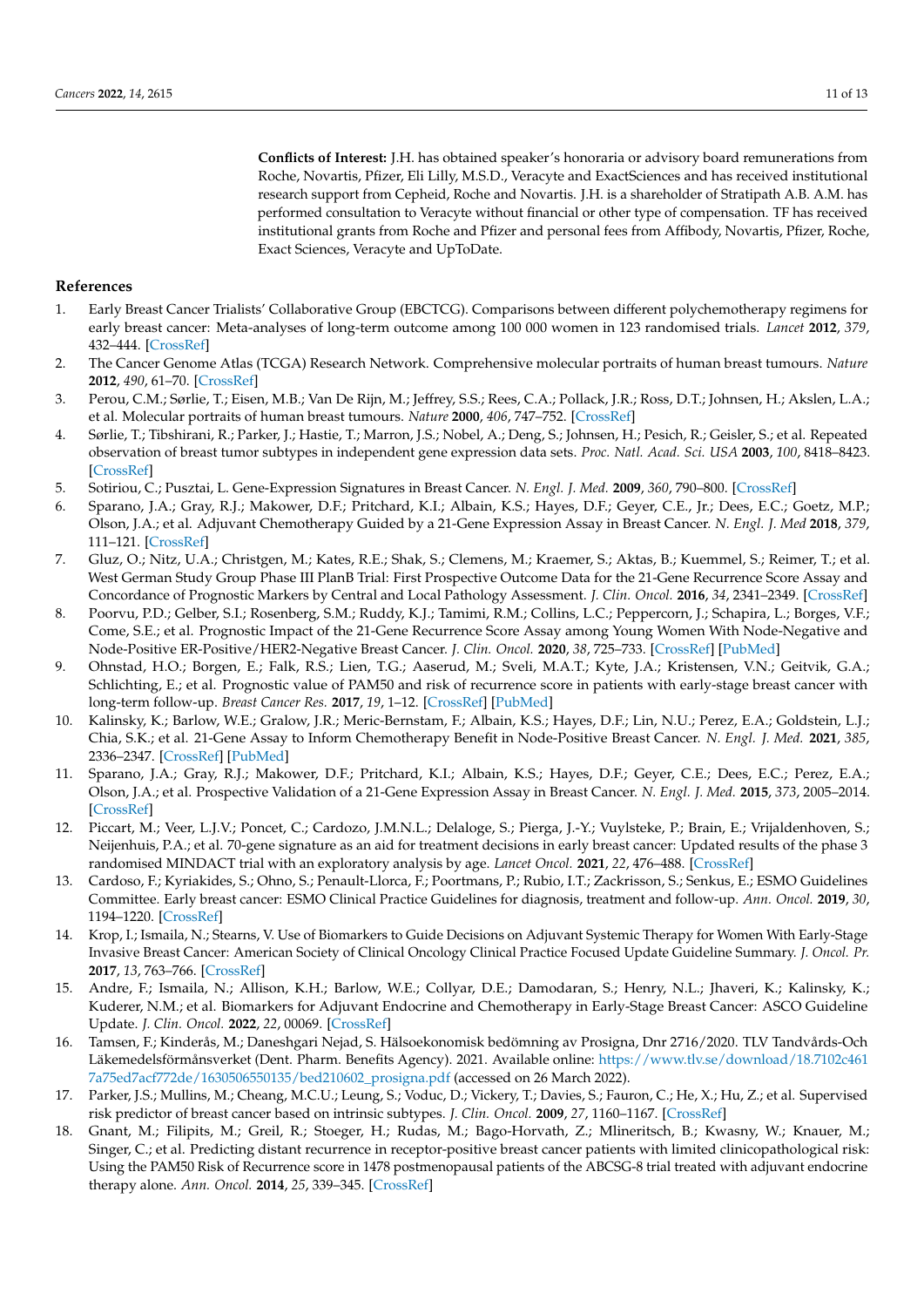- 19. Dowsett, M.; Sestak, I.; Lopez-Knowles, E.; Sidhu, K.; Dunbier, A.K.; Cowens, J.W.; Ferree, S.; Storhoff, J.; Schaper, C.; Cuzick, J. Comparison of PAM50 risk of recurrence score with oncotype DX and IHC4 for predicting risk of distant recurrence after endocrine therapy. *J. Clin. Oncol.* **2013**, *31*, 2783–2790. [\[CrossRef\]](http://doi.org/10.1200/JCO.2012.46.1558)
- <span id="page-11-0"></span>20. Sestak, I.; Cuzick, J.; Dowsett, M.; Knowles, E.L.; Filipits, M.; Dubsky, P.; Cowens, J.W.; Ferree, S.; Schaper, C.; Fesl, C.; et al. Prediction of late distant recurrence after 5 years of endocrine treatment: A combined analysis of patients from the Austrian breast and colorectal cancer study group 8 and arimidex, tamoxifen alone or in combination randomized trials using the PAM50 risk of recurrence score. *J. Clin. Oncol.* **2015**, *33*, 916–922. [\[CrossRef\]](http://doi.org/10.1200/JCO.2014.55.6894)
- <span id="page-11-1"></span>21. Matikas, A.; Foukakis, T.; Swain, S.; Bergh, J. Avoiding over- and undertreatment in patients with resected node-positive breast cancer with the use of gene expression signatures: Are we there yet? *Ann. Oncol.* **2019**, *30*, 1044–1050. [\[CrossRef\]](http://doi.org/10.1093/annonc/mdz126)
- <span id="page-11-2"></span>22. Genexpressionsanalys Inför Beslut om Adjuvant Behandling av Bröstcancer. MTP-Rådet Medicintekniska Produktrådet. 2022. Available online: [https://janusinfo.se/download/18.510ef4417d14cc072fc7d8f/1643036086386/MTP-r%C3%A5dets%20](https://janusinfo.se/download/18.510ef4417d14cc072fc7d8f/1643036086386/MTP-r%C3%A5dets%20rekommendation%20prognostiska%20plattformar.pdf) [rekommendation%20prognostiska%20plattformar.pdf](https://janusinfo.se/download/18.510ef4417d14cc072fc7d8f/1643036086386/MTP-r%C3%A5dets%20rekommendation%20prognostiska%20plattformar.pdf) (accessed on 26 March 2022).
- <span id="page-11-3"></span>23. Quality and Standardization Committee (KVAST). Breast Cancer Guideline 2022. Swedish Society of Pathology. 2022. Available online: <https://www.svfp.se/foreningar/uploads/L15178/kvast/brostpatologi/KvastbilagaBrost2022-02-17.pdf> (accessed on 20 April 2022).
- <span id="page-11-4"></span>24. Wolff, A.C.; Hammond, M.E.H.; Hicks, D.G.; Dowsett, M.; McShane, L.M.; Allison, K.H.; Allred, D.C.; Bartlett, J.M.S.; Bilous, M.; Fitzgibbons, P.; et al. Recommendations for human epidermal growth factor receptor 2 testing in breast cancer: American Society of Clinical Oncology/College of American Pathologists clinical practice guideline update. *J. Clin. Oncol.* **2013**, *31*, 3997–4013. [\[CrossRef\]](http://doi.org/10.1200/JCO.2013.50.9984) [\[PubMed\]](http://www.ncbi.nlm.nih.gov/pubmed/24101045)
- <span id="page-11-5"></span>25. Elston, C.W.; Ellis, I.O. Pathological prognostic factors in breast cancer. I. The value of histological grade in breast cancer: Experience from a large study with long-term follow-up. *Histopathology* **2002**, *41*, 154–161. [\[CrossRef\]](http://doi.org/10.1111/j.1365-2559.1991.tb00229.x) [\[PubMed\]](http://www.ncbi.nlm.nih.gov/pubmed/12405947)
- <span id="page-11-6"></span>26. Wishart, G.C.; Azzato, E.M.; Greenberg, D.C.; Rashbass, J.; Kearins, O.; Lawrence, G.; Caldas, C.; Pharoah, P.D.P. PREDICT: A new UK prognostic model that predicts survival following surgery for invasive breast cancer. *Breast Cancer Res.* **2010**, *12*, R1–R10. [\[CrossRef\]](http://doi.org/10.1186/bcr2464) [\[PubMed\]](http://www.ncbi.nlm.nih.gov/pubmed/20053270)
- <span id="page-11-7"></span>27. Dos Reis, F.J.C.; Wishart, G.C.; Dicks, E.M.; Greenberg, D.; Rashbass, J.; Schmidt, M.K.; Broek, A.J.V.D.; Ellis, I.O.; Green, A.; Rakha, E.; et al. An updated PREDICT breast cancer prognostication and treatment benefit prediction model with independent validation. *Breast Cancer Res.* **2017**, *19*, 1–13. [\[CrossRef\]](http://doi.org/10.1186/s13058-017-0852-3)
- <span id="page-11-8"></span>28. Goldhirsch, A.; Winer, E.P.; Coates, A.S.; Gelber, R.D.; Piccart-Gebhart, M.; Thürlimann, B.; Senn, H.-J. Personalizing the treatment of women with early breast cancer: Highlights of the St Gallen International Expert Consensus on the Primary Therapy of Early Breast Cancer 2013. *Ann. Oncol.* **2013**, *24*, 2206–2223. [\[CrossRef\]](http://doi.org/10.1093/annonc/mdt303)
- <span id="page-11-9"></span>29. Buus, R.; Sestak, I.; Kronenwett, R.; Ferree, S.; Schnabel, C.A.; Baehner, F.L.; Mallon, E.A.; Cuzick, J.; Dowsett, M. Molecular Drivers of Oncotype DX, Prosigna, EndoPredict, and the Breast Cancer Index: A TransATAC Study. *J. Clin. Oncol.* **2021**, *39*, 126–135. [\[CrossRef\]](http://doi.org/10.1200/JCO.20.00853)
- <span id="page-11-10"></span>30. Pagani, O.; Francis, P.; Fleming, G.F.; Walley, B.A.; Viale, G.; Colleoni, M.; Láng, I.; Gómez, H.L.; Tondini, C.; Pinotti, G.; et al. Absolute Improvements in Freedom From Distant Recurrence to Tailor Adjuvant Endocrine Therapies for Premenopausal Women: Results From TEXT and SOFT. *J. Clin. Oncol.* **2020**, *38*, 1293–1303. [\[CrossRef\]](http://doi.org/10.1200/JCO.18.01967)
- <span id="page-11-11"></span>31. Lundgren, C.; Bendahl, P.-O.; Borg, Å.; Ehinger, A.; Hegardt, C.; Larsson, C.; Loman, N.; Malmberg, M.; Olofsson, H.; Saal, L.H.; et al. Agreement between molecular subtyping and surrogate subtype classification: A contemporary population-based study of ER-positive/HER2-negative primary breast cancer. *Breast Cancer Res. Treat.* **2019**, *178*, 459–467. [\[CrossRef\]](http://doi.org/10.1007/s10549-019-05378-7)
- <span id="page-11-12"></span>32. Recommendations | Early and Locally Advanced Breast Cancer: Diagnosis and Management | Guidance | NICE. Available online: [https://www.nice.org.uk/guidance/ng101/chapter/recommendations#adjuvant-chemotherapy-for-invasive-breast](https://www.nice.org.uk/guidance/ng101/chapter/recommendations#adjuvant-chemotherapy-for-invasive-breast-cancer)[cancer](https://www.nice.org.uk/guidance/ng101/chapter/recommendations#adjuvant-chemotherapy-for-invasive-breast-cancer) (accessed on 22 April 2022).
- <span id="page-11-13"></span>33. Crolley, V.E.; Marashi, H.; Rawther, S.; Sirohi, B.; Parton, M.; Graham, J.; Vinayan, A.; Sutherland, S.; Rigg, A.; Wadhawan, A.; et al. The impact of Oncotype DX breast cancer assay results on clinical practice: A UK experience. *Breast Cancer Res. Treat.* **2020**, *180*, 809–817. [\[CrossRef\]](http://doi.org/10.1007/s10549-020-05578-6)
- <span id="page-11-14"></span>34. Rizki, H.; Hillyar, C.; Abbassi, O.; Miles-Dua, S. The Utility of Oncotype DX for Adjuvant Chemotherapy Treatment Decisions in Estrogen Receptor-positive, Human Epidermal Growth Factor Receptor 2-negative, Node-negative Breast Cancer. *Cureus* **2020**, *12*, e7269. [\[CrossRef\]](http://doi.org/10.7759/cureus.7269)
- <span id="page-11-15"></span>35. Hequet, D.; Harrissart, G.; Krief, D.; Maumy, L.; Lerebours, F.; Menet, E.; Callens, C.; Rouzier, R. Prosigna test in breast cancer: Real-life experience. *Breast Cancer Res. Treat.* **2021**, *188*, 141–147. [\[CrossRef\]](http://doi.org/10.1007/s10549-021-06191-x)
- <span id="page-11-16"></span>36. Müller, B.M.; Keil, E.; Lehmann, A.; Winzer, K.-J.; Richter-Ehrenstein, C.; Prinzler, J.; Bangemann, N.; Reles, A.; Stadie, S.; Schoenegg, W.; et al. The EndoPredict Gene-Expression Assay in Clinical Practice-Performance and Impact on Clinical Decisions. *PLoS ONE* **2013**, *8*, e68252. [\[CrossRef\]](http://doi.org/10.1371/journal.pone.0068252)
- <span id="page-11-17"></span>37. Fernandez-Martinez, A.; Pascual, T.; Perrone, G.; Morales, S.; De La Haba, J.; González-Rivera, M.; Galván, P.; Zalfa, F.; Amato, M.; Gonzalez, L.; et al. Limitations in predicting PAM50 intrinsic subtype and risk of relapse score with Ki67 in estrogen receptor-positive HER2-negative breast cancer. *Oncotarget* **2017**, *8*, 21930–21937. [\[CrossRef\]](http://doi.org/10.18632/oncotarget.15748)